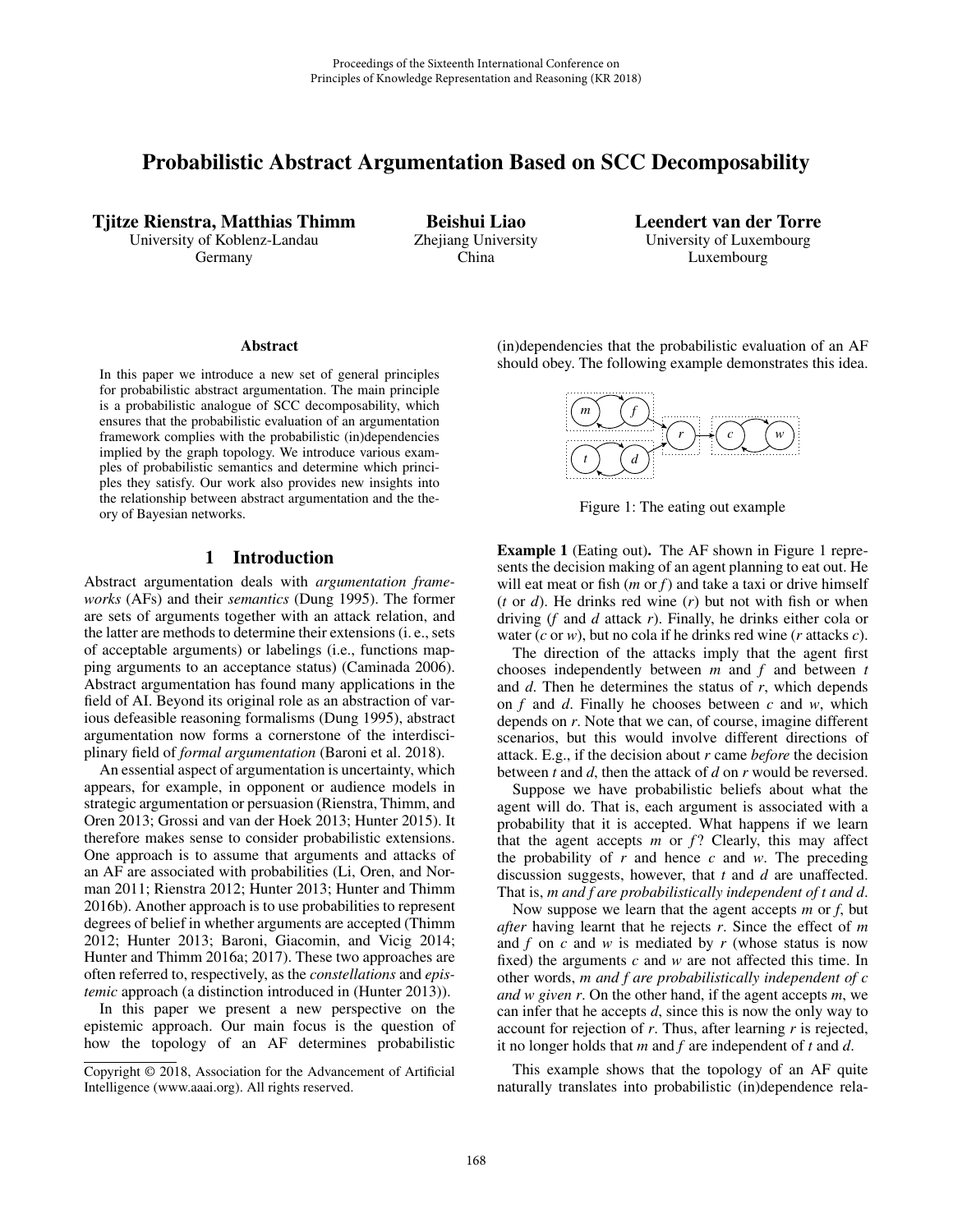tionships if the AF is evaluated probabilistically. So far, this aspect has mostly been neglected. One reason is that the epistemic approach as described in e.g. (Hunter 2013) deals mostly with marginal probabilities without addressing the question of what the underlying probability distribution looks like. Therefore conditional probabilities are undefined and questions of probabilistic independence do not arise.

Our approach consists of three steps. We fist define the general notion of a *probabilistic semantics*, which is a function mapping each AF to a probability distribution over its labelings. This will be the object of our study. We can think of this as the probabilistic counterpart of a regular (labelingbased) semantics, which maps each AF to a set of labelings.

Secondly, we propose some general principles that a probabilistic semantics should satisfy. Here, a central principle is a probabilistic analogue of *SCC decomposability*, which states that each SCC (strongly connected component) is evaluated independently given the status of its attackers (Baroni et al. 2014). The (in)dependencies in Example 1 (where SCCs are enclosed in rectangles) can be understood as arising from this principle. Another principle is *SCC factorability*, which connects our approach to the theory of Bayesian networks. This connection is already apparent in Example 1, where attacks represent—like edges in a Bayesian network—a specific kind of influence between variables.

Third, we discuss a number of concrete schemes to define a probabilistic semantics, which we then evaluate using the principles we proposed. Two schemes are based on uniform distributions over the choices that can be made in selecting labelings. Two more schemes are generalisations capable of taking into account probabilistic strength of arguments.

The overview of this paper: Section 2 deals with basics of argumentation and probability theory. In Section 3 we define the general notion of a probabilistic semantics and introduce general principles that it should satisfy. Sections 4 and 5 deal with concrete schemes to define a probabilistic semantics, which we evaluate using the principles from Section 3. In Section 6 we discuss open issues and related work.

### 2 Preliminaries

#### 2.1 Abstract Argumentation

The basic notion in abstract argumentation is an *argumentation framework* (*AF* for short) (Dung 1995). An AF consists of a set of arguments and a binary attack relation between arguments. We restrict our attention to finite AFs.

Definition 1. Let A be a set called the *universe of arguments*. An argumentation framework (AF) is a pair  $F = (A_F, \leadsto_F)$  where  $A_F \subseteq \mathcal{A}$  is a finite set of arguments, and  $\rightsquigarrow_F \subseteq A_F \times A_F$  the *attack relation*.

A *semantics* determines, given an AF, rational points of view on argument acceptability. We use the three-valued labeling-based semantics introduced in (Caminada 2006), where a *labeling* maps each argument to a label I (*in* or *accepted*), O (*out* or *rejected*), or U (undecided).

**Definition 2.** A *labeling* of a set A is a function  $L : A \rightarrow$  $\{I, O, U\}$ . We denote by  $\mathcal{L}(A)$  the set of labelings of A and, given an AF F, by  $\mathcal{L}(F)$  the set of labelings of  $A_F$ . We denote by  $I(L)$ ,  $U(L)$  and  $O(L)$  the set of arguments labeled I, U and O by L, respectively.

A basic condition for a labeling to be regarded as a rational point of view is *completeness* (Caminada 2006).

**Definition 3.** Let F be an AF. A labeling  $L \in \mathcal{L}(F)$  is a *complete* labeling of F iff, for all  $x \in A_F$ :

1.  $\mathbf{L}(x) = \mathbf{O}$  iff  $\exists y \in A_F$  s.t.  $y \rightarrow_F x$  and  $\mathbf{L}(y) = \mathbf{I}$ .

2.  $\mathbf{L}(x) = \mathbf{I}$  iff  $\forall y \in A_F$  s.t.  $y \leadsto_F x$ ,  $\mathbf{L}(y) = \mathbf{0}$ .

A semantics  $\sigma$  maps each AF F to a set of labelings of F and is called *universally defined* if it maps each AF to a *nonempty* set of labelings.

**Definition 4.** A *semantics*  $\sigma$  associates each AF F with a set  $\mathcal{L}_{\sigma}(F) \subseteq \mathcal{L}(F)$  of labelings. A semantics  $\sigma$  is *universally defined* iff for each AF F,  $\mathcal{L}_{\sigma}(F) \neq \emptyset$ .

We limit our attention in this paper to universally defined semantics and will not make this explicit every time. Thus, if we speak of "a semantics  $\sigma$ " we mean "a universally defined semantics  $\sigma$ ". This implies that our results do not apply to the *stable* semantics, which is not universally defined (Caminada 2006). We return to this issue in Section 6.

In this paper we focus on the *complete semantics*, which yields complete labelings, and the *preferred*, *grounded* and *semi-stable* semantics, which yield the I-maximal, I-minimal and U-minimal complete labelings (Caminada 2006). These semantics are all universally defined. Note that an AF always has one grounded labeling but may have multiple complete, preferred or semi-stable labelings.

Definition 5. The co (*complete*), pr (*preferred*), gr (*grounded*) and ss (*semi-stable*) semantics are defined by

$$
\mathcal{L}_{co}(F) = \{ \mathbf{L} \in \mathcal{L}(F) \mid \mathbf{L} \text{ is a complete labeling of } F \},
$$
  
\n
$$
\mathcal{L}_{pr}(F) = \{ \mathbf{L} \in \mathcal{L}_{co}(F) \mid \nexists \mathbf{L}' \in \mathcal{L}_{co}(F), \mathbf{I}(\mathbf{L}) \subset \mathbf{I}(\mathbf{L}') \},
$$
  
\n
$$
\mathcal{L}_{gr}(F) = \{ \mathbf{L} \in \mathcal{L}_{co}(F) \mid \nexists \mathbf{L}' \in \mathcal{L}_{co}(F), \mathbf{I}(\mathbf{L}) \supset \mathbf{I}(\mathbf{L}') \},
$$
  
\n
$$
\mathcal{L}_{ss}(F) = \{ \mathbf{L} \in \mathcal{L}_{co}(F) \mid \nexists \mathbf{L}' \in \mathcal{L}_{co}(F), \mathbf{U}(\mathbf{L}) \supset \mathbf{U}(\mathbf{L}') \}.
$$

# 2.2 Probability Theory

In this section we present the necessary basics concerning probability theory. We start with the general notion of a probability distribution (Koller and Friedman 2009).

Definition 6. Let Ω be a finite set of elements called *possible worlds*. A *probability distribution* over Ω is a func- $\sum_{w \in \Omega} P(w) = 1$ . *P* is extended to a function over *events* tion  $P : \Omega \to \mathbb{R}$  such that for all  $w \in \Omega$ ,  $P(w) \geq 0$  and (i. e., subsets of  $\Omega$ ) by defining  $P(X) = \sum_{w \in X} P(w)$ , for all  $X \subseteq \Omega$ . If  $X, Y \subseteq \Omega$  and if  $P(Y) > 0$ , then the probability of X *conditional on* Y, denoted  $P(X | Y)$ , is defined by  $P(X | Y) = P(X \cap Y)/P(Y)$ .

A set of possible worlds may be associated with a set  $\mathcal X$  of variables. For simplicity we assume that every variable has the same (finite) domain denoted by *Dom*.

**Definition 7.** A *valuation* of a set  $X$  of variables is a function V from  $\mathcal X$  to *Dom*. If V is a valuation of  $\mathcal X$  and  $B \subseteq \mathcal X$ then  $V \downarrow B$  denotes the restriction of V to B. We say that  $\Omega$ *is determined by*  $X$  iff  $\Omega$  consists of all valuations of  $X$ .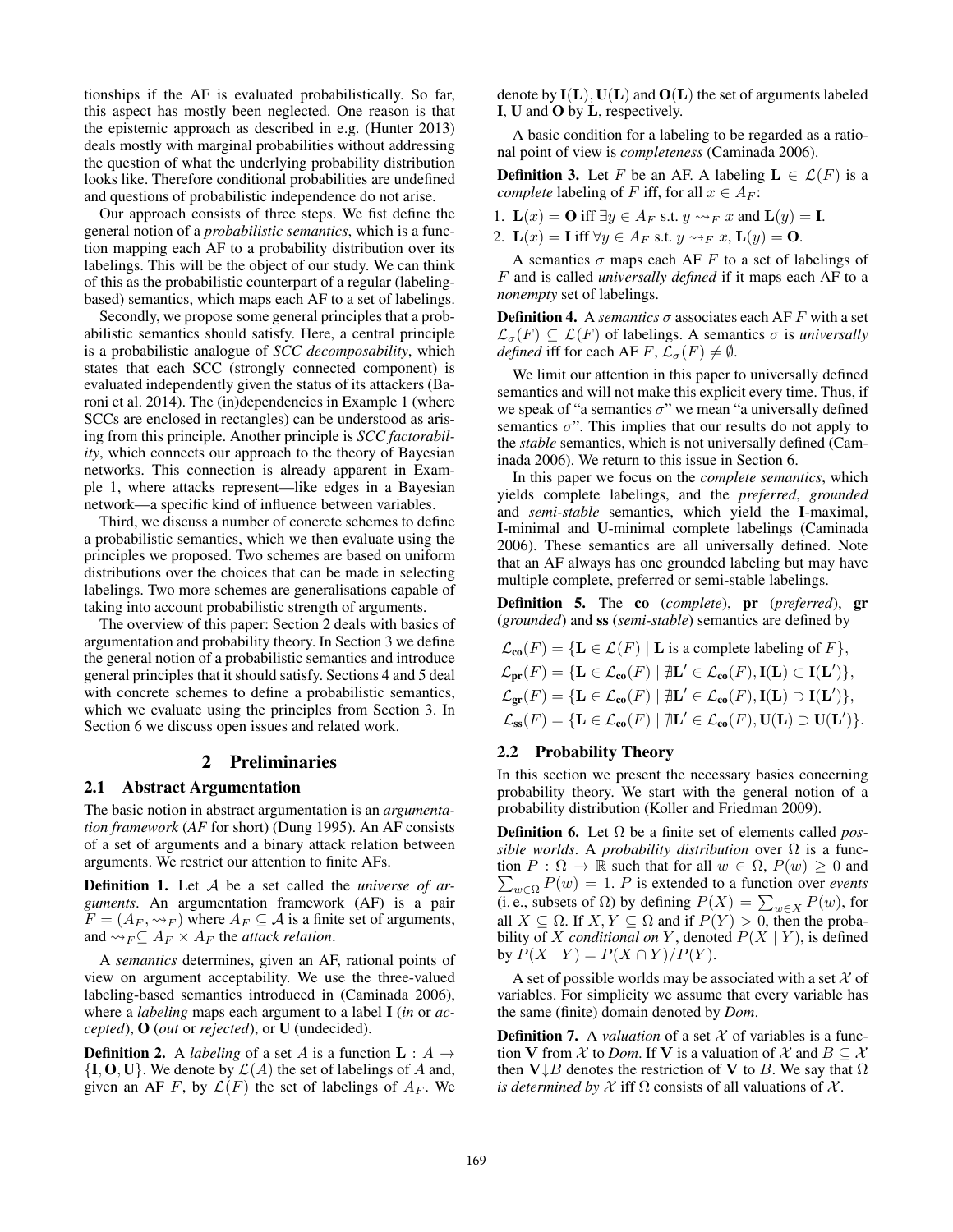If  $\Omega$  is determined by X and if  $x \in X$  and  $v \in Dom$ , we denote by  $x =_{\Omega} v$  the set  $\{V \in \Omega \mid V(x) = v\}$ , omitting the subscript  $\Omega$  if clear from context. Furthermore, a valuation V of a set  $B \subseteq \mathcal{X}$  will also be used (abusing notation) to denote the event  $\{V' \in \Omega \mid V' \downarrow B = V\}.$ 

Given three sets U, V, W of variables, U is said to be *independent of* V *given* W if, once W is fixed, learning U does not affect the probability of V and vice versa (Koller and Friedman 2009). By setting  $W = \emptyset$ , the following also defines unconditional independence between  $U$  and  $V$ .

**Definition 8.** Let  $P$  be a probability distribution over a set  $\Omega$  determined by X and let  $U, V, W \subseteq X$ . We say that U *is independent of* V *given* W *(with respect to* P*)* iff, for all valuations U, V and W of  $U, V$  and W, respectively, we have  $P(\mathbf{U} \mid \mathbf{V} \cap \mathbf{W}) = P(\mathbf{U} \mid \mathbf{W})$  if  $P(\mathbf{V} \cap \mathbf{W}) > 0$ .

Remark 1. The following fact will be useful in what follows: If  $U$  is independent of  $V$  given  $W$  then, for any  $U' \subseteq U$  and  $V' \subseteq V$ , we have that U' is independent of V <sup>0</sup> given W. This is called the *decomposition* property of conditional independence (Koller and Friedman 2009).

We apply the notions defined here to abstract argumentation by interpreting arguments as variables with domain  ${I, U, O}$ . Given an AF F, a probability distribution over  $\mathcal{L}(F)$  represents a probabilistic evaluation of F, and an event like  $a = I$  represents the event that a is accepted.

# 3 Probabilistic Semantics

We now define a probabilistic counterpart of a regular semantics. A *probabilistic semantics* associates each AF with a probability distribution over its labelings and represents a particular type of probabilistic evaluation for any AF.

**Definition 9.** A *probabilistic semantics*  $\pi$  maps each AF  $F$ to a probability distribution over  $\mathcal{L}(F)$  denoted by  $P_{\pi}(F)$ .

A probabilistic semantics yields absolute probabilities (e.g.  $P_{\pi}(F)(r = I)$  for the probability that *r* is accepted) as well as joint and conditional probabilities (e.g.  $P_{\pi}(F)(r =$  $\mathbf{I} \mid f = \mathbf{O} \cap d = \mathbf{O}$  for the probability that *r* is accepted if we learn that *f* and *d* are rejected).

We now discuss some general principles for a probabilistic semantics. Like the principles studied in standard abstract argumentation (van der Torre and Vesic 2017) these principles can be used to check whether a semantics behaves as desired or act as guiding principles in defining one.

#### 3.1  $\sigma$ -compatibility

The first principle states that a probabilistic semantics  $\pi$  is compatible with a semantics  $\sigma$  in the sense that a labeling receives nonzero probability if and only if it is a  $\sigma$  labeling.

**Definition 10.** A probabilistic semantics  $\pi$  is  $\sigma$ -compatible iff for all  $F$ ,  $P_{\pi}(F)(\mathbf{L}) > 0$  iff  $\mathbf{L} \in \mathcal{L}_{\sigma}(F)$ .

Note that a probabilistic semantics  $\pi$  cannot be  $\sigma$ compatible if  $\sigma$  is not universally defined, as this implies that  $P_{\pi}(F)$  is not a probability distribution if F has no labelings.

# 3.2 Probabilistic SCC Decomposability

We now describe a probabilistic analogue of a principle called *decomposability w.r.t. SCC partitioning* (Baroni et al. 2014). Here we call it *SCC decomposability* and we simplify its definition somewhat. We first define the notion of SCC formally, as well as the notion of an *outparent* of a set of arguments. An outparent of a set  $S$  of arguments is any argument attacking S but not a member of S.

Definition 11. Let F be an AF. The set of *SCCs* (*strongly connected components*) of  $F$ , denoted  $SCC(F)$ , contains all equivalence classes induced by the *path equivalence relation* ∼<sub>F</sub> over  $A_F$  defined by  $x \sim_F y$  iff  $x = y$  or there is a directed path from  $x$  to  $y$  and  $y$  to  $x$ . An argument  $x \in A_F$  is an *outparent* of a set  $S \subseteq A_F$  iff there is a  $y \in S$ such that  $x \rightarrow_F y$ , and  $x \notin S$ . The set of outparents of S is denoted by  $OP_F(S)$ .

We also use the following auxiliary notions.

**Definition 12.** Let F be an AF and let  $S \subseteq A_F$ . The *context* of S is the set  $S \cup OP_F(S)$  and is denoted by  $C_F(S)$ . S is an *unattacked set* iff it has no outparents. The *restriction of F to S* is the AF  $(S, \rightsquigarrow_F \bigcap S \times S)$  and is denoted by  $F \downarrow S$ .

SCC decomposability states that the labelings of an AF are determined independently for *each SCC* S *given the outparents of* S by means of a *local function*. For the following definition, note that the set of outparents of an SCC S of an AF F is always an unattacked set of the AF  $F\downarrow C_F(S)$ .

Definition 13. (Baroni et al. 2014) A *local function* L is a function that assigns to each AF  $F$ , unattacked set  $I$  of  $F$ , and labeling  $\mathbf{L}_I \in \mathcal{L}(I)$ , a set  $\mathbb{L}(F, \mathbf{L}_I) \subseteq \mathcal{L}(A_F \setminus I)$ . We say that a local function  $\mathbb L$  *represents* a semantics  $\sigma$  iff, for each AF F, we have that  $\mathbf{L} \in \mathcal{L}_{\sigma}(F)$  iff

$$
\forall S \in \mathsf{SCC}(F), \mathbf{L} \downarrow S \in \mathbb{L}(F \downarrow C_F(S), \mathbf{L} \downarrow OP_F(S)).
$$

We say that a semantics  $\sigma$  is *SCC decomposable* iff there exists a local function  $\mathbb L$  that represents  $\sigma$ .

To prove that a semantics  $\sigma$  is SCC decomposable, a local function must be defined and it must be shown that it represents  $\sigma$ . An important example of a local function is the one that mimics the effect of a labeling  $L_I$  of the outparents I of an SCC S by  $(1)$  attacking **O**-labeled outparents;  $(2)$  making U-labeled outparents self-attacking; and (3) ignoring attacks between outparents (Baroni et al. 2014). We denote this local function by  $\mathbb{L}_{\sigma}$ .

**Definition 14.** Given a semantics  $\sigma$  we define the local function  $\mathbb{L}_{\sigma}$  by  $\mathbb{L}_{\sigma}(F, \mathbf{L}_I) = \mathcal{L}_{\sigma}(F|_{(I, \mathbf{L}_I)}) \downarrow (A_F \setminus I)$ , where  $F|_{(I,\mathbf{L}_I)}=(A_F\cup\{x'\mid x\in I,L(x)=\mathbf{0}\},(\leadsto_F\backslash(I\times I))\cup$  $\{(x',x) \mid x \in I, L(x) = \mathbf{O}\} \cup \{(x,x) \mid x \in I, L(x) = \mathbf{U}\}).$ 

It was shown in (Baroni et al. 2014) that, for all  $\sigma \in$ {co, pr, gr},  $\sigma$  is SCC decomposable because  $\mathbb{L}_{\sigma}$  represents  $\sigma$ . However, there is no local function that represents ss and hence ss is not SCC decomposable.

We now define a probabilistic analogue of SCC decomposability. We say that π satisfies *probabilistic SCC decomposability* if for each AF  $F$ ,  $P_{\pi}(F)$  is decomposable into the product of local probabilities, determined by a *local probability function*, for each SCC given its outparents.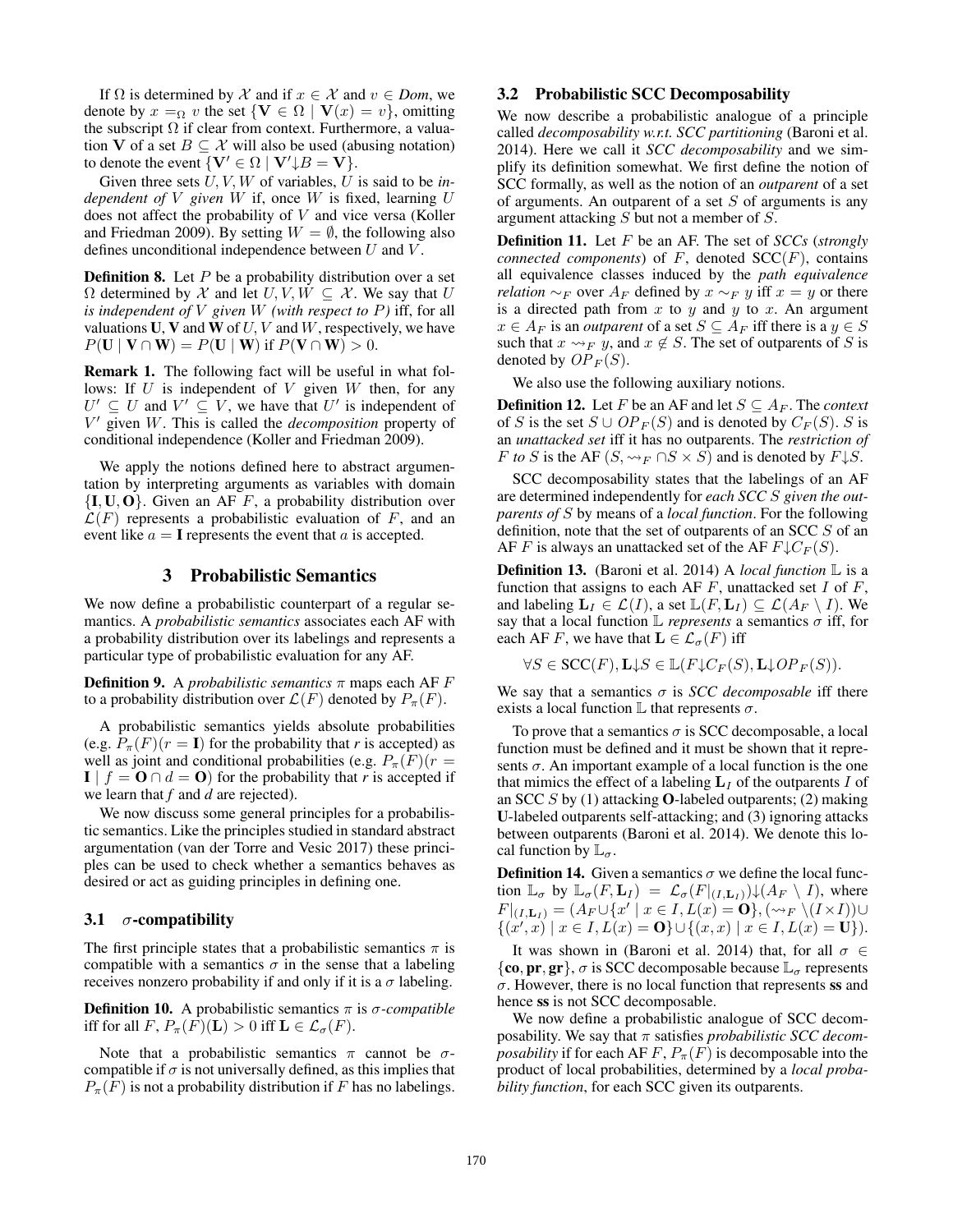Definition 15. A *local probability function* P assigns to each AF F, unattacked set I of F, and labeling  $L_I$  of I, a probability distribution over  $\mathcal{L}(A_F \setminus I)$  denoted by  $\mathbb{P}(F, L_I)$ . We say that  $\mathbb P$  represents  $\pi$  iff, for each AF F,

$$
P_{\pi}(F)(\mathbf{L}) = \prod_{S \in \mathrm{SCC}(F)} \mathbb{P}(F \downarrow C_F(S), \mathbf{L} \downarrow OP_F(S))(\mathbf{L} \downarrow S).
$$

We say that  $\pi$  satisfies *probabilistic SCC decomposability* iff there exists a local probability function  $\mathbb P$  that represents  $\pi$ .

The following proposition establishes a link between the two notions of SCC decomposability. Note that the only-if direction does not hold (this is demonstrated in Section 4.1).

**Proposition 1.** Let  $\pi$  be  $\sigma$ -compatible. If  $\pi$  is probabilisti*cally SCC decomposable then* σ *is SCC decomposable.*

*Proof.* Suppose  $\pi$  is  $\sigma$ -compatible and  $\pi$  satisfies probabilistic SCC decomposability. Let  $\mathbb P$  represent π. Define  $\mathbb L$  by  $\mathbf{L} \in \mathbb{L}(F, \mathbf{L}_I)$  iff  $\mathbb{P}(F, \mathbf{L}_I)(\mathbf{L}) > 0$ . It can be checked that L represents  $\sigma$ . Hence  $\sigma$  is SCC decomposable.  $\Box$ 

Note that probabilistic SCC decomposability is not just a principle that a probabilistic semantics may or may not satisfy, but also a way to *define* a probabilistically SCC decomposable semantics, i.e., via a local probability function. We use this strategy in Section 4 and 5. Proposition 1 implies, however, that such a semantics cannot be compatible with a non-SCC decomposable semantics like the ss semantics.

The main benefit of probabilistic SCC decomposability is that it ensures that the evaluation of an AF complies with the probabilistic independencies implied by the topology of the AF. To see why, we need to consider two additional principles, both of which follow from probabilistic SCC decomposability. These are the topic of the next two sections.

#### 3.3 SCC Factorability

The next principle, called *SCC factorability*, precisely states how the topology of an AF translates into probabilistic independencies when the AF is evaluated probabilistically. It connects the well-known factorisation condition for a Bayesian network with the probabilistic SCC decomposability principle discussed above. We discuss the relationship with Bayesian networks in more detail in Section 6.

We say that a probability distribution is *SCC factorable* if it is decomposable into the product of conditional probabilities corresponding to *each SCC given its outparents*.

**Definition 16.** Let  $F$  be an AF. A probability distribution  $P$ over  $\mathcal{L}(F)$  is *SCC-factorable* w.r.t. F iff, for all  $\mathbf{L} \in \mathcal{L}(F)$ ,

$$
P(\mathbf{L}) = \prod_{S \in \text{SCC}(F)} P(\mathbf{L} \downarrow S \mid \mathbf{L} \downarrow OP_F(S)). \tag{1}
$$

SCC factorability can be expressed equivalently by a set of probabilistic independence statements. For this we need to define the notion of (non)descendant. This is defined like a (non)descendant of a variable in a Bayesian network, except that we also consider nondescendants of *sets* of variables.

**Definition 17.** Let F be an AF,  $x, y \in A_F$  and  $S \subseteq A_F$ . x is a *descendant* of y iff  $x = y$  or there is a directed path from  $y$  to  $x$ .  $x$  is a *descendant* of  $S$  iff  $x$  is a descendant of some  $y \in S$ . x is *nondescendant* of S iff x is not a descendant of S. The set of nondescendants of S is denoted by  $ND_F(S)$ .

SCC factorability is equivalent to stating that *every SCC* S *is independent of its nondescendants given its outparents*. To see why this makes sense, note that the influence—if any of a nondescendant of an SCC S on S is always mediated by the outparents of S. That is, any directed path of attacks from a nondescendant of  $S$  to  $S$  must go through an outparent of  $S$ . Intuitively, then, the nondescendants of  $S$  should not influence  $S$  if we fix the status of the outparents of  $S$ .

Proposition 2. *Let* F *be an AF. A probability distribution P* over  $\mathcal{L}(F)$  *is SCC-factorable w.r.t. F iff for all*  $S \in$  $SCC(F)$ *, S is independent of ND<sub>F</sub>(S)</sub> given OP<sub>F</sub>(S).* 

*Proof.* (Only if) Suppose P is SCC-factorable w.r.t. F and let  $S \in \text{SCC}(F)$ . Let **S**,  $\mathbf{OP}_S$  and  $\mathbf{ND}_S$  be valuations of S,  $OP_F(S)$  and  $ND_F(S)$ , respectively. Assume  $P(\mathbf{OP}_S \cap$  $\mathbf{ND}_S$ ) > 0. Then  $P(\mathbf{S} | \mathbf{ND}_S) = P(\mathbf{S} \cap \mathbf{ND}_S) / P(\mathbf{ND}_S)$ . (1) imples that  $P(S \cap ND_S) = P(S|OP_S)P(ND_S)$ . Hence  $P(S | ND<sub>S</sub>) = P(S | OP<sub>S</sub>)$ . Since  $OP<sub>F</sub>(S) \subseteq$  $ND_F(S)$  and  $P(\mathbf{OP}_S \cap \mathbf{ND}_S) > 0$  we have  $\mathbf{ND}_S \subseteq \mathbf{OP}_S$ and thus  $P(S | OP<sub>S</sub> \cap ND<sub>S</sub>) = P(S|OP<sub>S</sub>)$ . Hence S is independent of  $ND_F(S)$  given  $OP_F(S)$ . (If) Suppose each  $S \in \text{SCC}(F)$  is independent of  $ND_F(S)$  given  $OP_F(S)$ . Let  $S_1, \ldots, S_n$  be a ordering of SCC(F) s.t., if  $S_i$  is a descendant of  $S_i$ , then  $i < j$ . The chain rule yields, for all  $L \in$  $\mathcal{L}(F)$ ,  $P(\mathbf{L}) = \prod_{S_i} P(\mathbf{L} \downarrow S_i \mid \mathbf{L} \downarrow S_1 \cup \ldots \cup S_{i-1})$  where, for all  $S_i$ ,  $OP_F(S_i) \subseteq S_1 \cup \ldots \cup S_{i-1} \subseteq ND_F(S_i)$ . Because each  $S_i$  is independent of  $ND_F(S_i)$  given  $OP_F(S_i)$ it follows that, for all  $\mathbf{L} \in \mathcal{L}(F)$ ,  $P(\mathbf{L}) = \prod_{S_i} P(\mathbf{L} \downarrow S_i |$  $\mathbf{L} \downarrow OP_F(S_i)$ . Thus P is SCC factorable w.r.t. F.  $\Box$ 

**Example 2.** Let  $F$  be the AF from Figure 1. Suppose  $P$  is SCC factorable w.r.t. F. Consider the SCC  $\{m, f\}$ , which has nondescendants *t* and *d* but no outparents. Hence  $\{m, f\}$ is independent of  $\{t, d\}$ . It also follows that the individual members of these sets are independent (cf. Remark 1). For example, *m* is independent of *t*. It similarly follows that *c* and *w* are independent of *m, f, t* and *d* conditional on *r*. On the other hand it is not necessarily true that  $m$  and  $f$  are independent of  $t$  and  $d$  conditional on  $r$ . All this is in line with what we argued for in example 1.

Any probabilistically SCC decomposable semantics produces SCC factorable probability distributions.

Proposition 3. *If* π *satisfies probabilistic SCC decomposability then for each AF F,*  $P_{\pi}(F)$  *is SCC factorable w.r.t. F.* 

*Proof (Sketch).* Suppose  $\pi$  satisfies probabilistic SCC decomposability. Let P represent  $\pi$ , F be an AF,  $S \in \text{SCC}(F)$ and  $\mathbf{L} \in \mathcal{L}(F)$ . Rewriting  $P_{\pi}(F)(\mathbf{L} \downarrow S \mid \mathbf{L} \downarrow OP_F(S))$ using definitions 6 and 15 and taking out common factors yields  $\mathbb{P}(F\downarrow C_F(S), L\downarrow OP_F(S))$  (L $\downarrow S$ ). Via definitions 15 and 16 it follows that  $P_{\pi}(F)$  is SCC factorable w.r.t.  $F$ .  $\Box$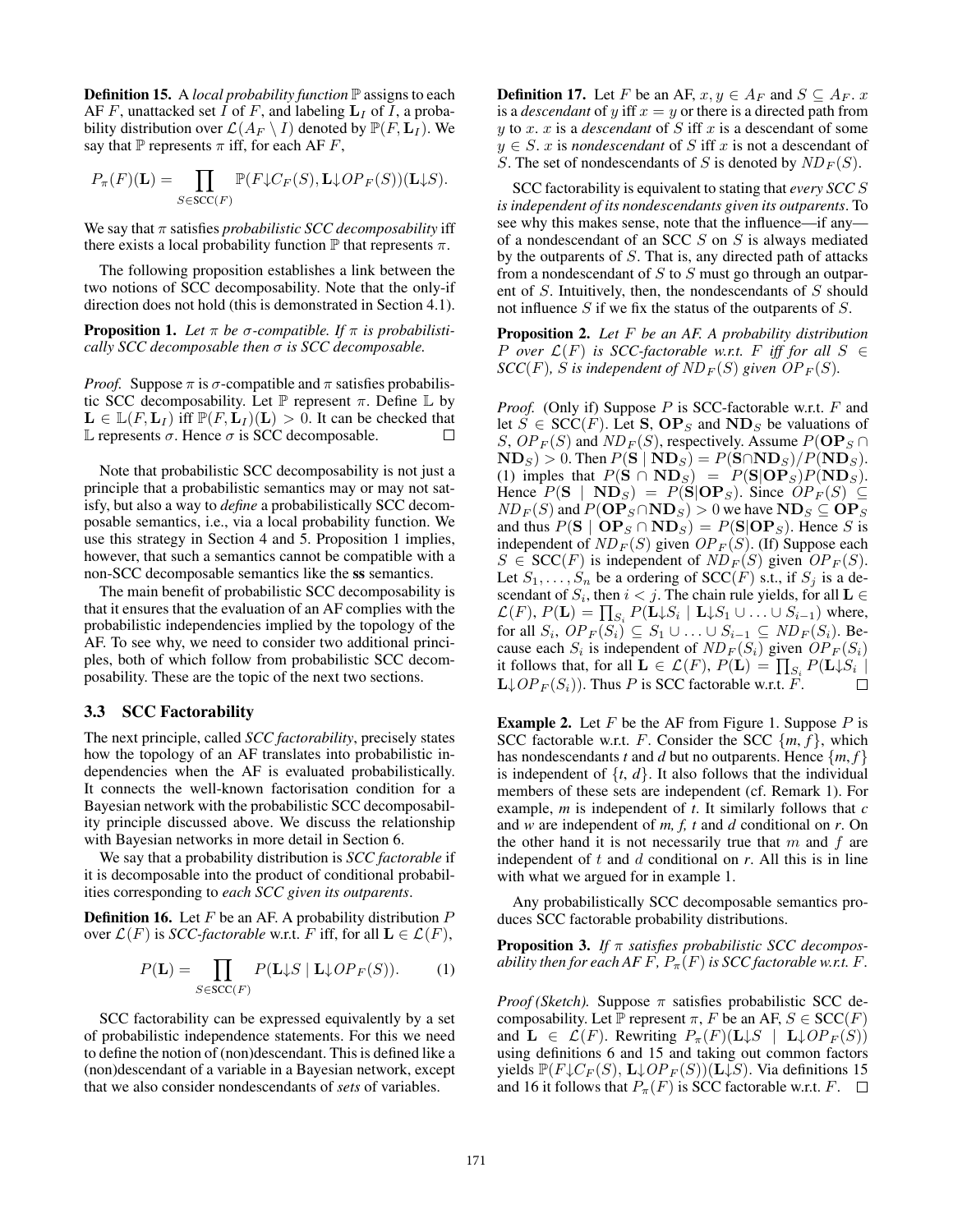# 3.4 Probabilistic Directionality

We now introduce a probabilistic version of *directionality* (Baroni and Giacomin 2007). This principle states that, since the members of an unattacked set  $B$  of an AF  $F$  do not depend on arguments outside  $B$ , evaluating  $B$  in isolation (i.e., evaluating F restricted to B) is equivalent to evaluating  $F$ , as far as the members of  $B$  is concerned. While the co, gr and pr semantics satisfy directionality, the ss semantics does not (Baroni and Giacomin 2007). Below we denote by  $\mathcal{L}_{\sigma}(F) \downarrow B$  the set  $\{L \downarrow B \mid L \in \mathcal{L}_{\sigma}(F)\}.$ 

**Definition 18.**  $\sigma$  satisfies *directionality* iff, for each AF  $F$ and unattacked set B of F we have  $\mathcal{L}_{\sigma}(F) \downarrow B = \mathcal{L}_{\sigma}(F \downarrow B)$ .

We define the probabilistic version as follows.

Definition 19. π satisfies *probabilistic directionality* iff, for each AF F, unattacked set B of F, and valuation **B** of B, we have  $P_{\pi}(F)(\mathbf{B}) = P_{\pi}(F \downarrow B)(\mathbf{B}).$ 

**Example 3.** (Continued from Example 1) Suppose  $\pi$  satisfies probabilisitic directionality. Because  $\{m, f\}$  is an unattacked set,  $m$  and  $f$  do not depend on the remaining arguments. Thus, evaluating  $F\downarrow\{m, f\}$  is equivalent to evaluating  $F$ , as far as  $m$  and  $f$  are concerned. More precisely, let  $F' = F \downarrow \{m, f\}$ . We then have, for all  $l_m, l_f \in \{I, U, O\}$ ,

$$
P_{\pi}(F)(m = l_m \cap f = l_f) = P_{\pi}(F')(m = l_m \cap f = l_f).
$$

Any probabilistic semantics satisfying probabilistic SCC decomposability also satisfies probabilistic directionality.

Proposition 4. *If* π *satisfies probabilistic SCC decomposability then* π *satisfies probabilistic directionality.*

*Proof (Sketch).* Suppose  $\pi$  satisfies probabilistic SCC decomposability. Let  $\mathbb P$  represent  $\pi$ . Let  $F$  be a AF, B an unattacked set of F, and  $\mathbf{B} \in \mathcal{L}(B)$ . Rewriting  $P_{\pi}(F \downarrow B)(\mathbf{B})$  using definition 15 yields  $\prod_{S \in \text{SCC}(F), S \subseteq B}$  $\mathbb{P}(F\downarrow C_F(S), \mathbf{B}\downarrow OP_F(S))$  (B $\downarrow S$ ). This can be rewritten equivalently in terms of a product of probabilities corresponding to *all* SCCs of F, which yields  $\sum_{\mathbf{L}\in\mathcal{L}(F),\mathbf{L}\downarrow B=\mathbf{B}}$  $\prod_{S \in {\operatorname{SCC}}(F)} \mathbb{P}(F \downarrow C_F(S), \mathbf{L} \downarrow OP_F(S))$  (L $\downarrow S$ ). This implies, via definition 6 and 15, that  $P_{\pi}(F \downarrow B)(B)$  =  $P_{\pi}(F)(\mathbf{B})$ . Hence  $\pi$  satisfies directionality. П

### 4 Uniform Probabilistic Semantics

In this section we discuss two schemes that define a probabilistic semantics. They are both based on the *principle of indifference*. According to this principle, if there are *n* possibilities and no way to distinguish them, then each receives probability <sup>1</sup>/n. In other words, we consider *uniform* distributions over the different choices we can make in selecting labelings. We show, however, that this idea can be applied in two ways. We evaluate the resulting semantics on the basis of the principles discussed in the previous section.

#### 4.1 The  $\sigma$ -uniform semantics

The first scheme simply produces uniform distributions over the labelings of an AF under a given semantics  $\sigma$ . This has been done earlier in (Thimm et al. 2017) and was justified empirically in (Toniolo, Norman, and Oren 2017). We call it the  $\sigma$ -uniform semantics and denote it by  $\sigma^u$ .

**Definition 20.** Let  $\sigma$  be a semantics. The  $\sigma^u$  probabilistic semantics of an AF $F$  is defined by

$$
P_{\sigma^u}(F)(\mathbf{L}) = \begin{cases} \frac{1}{|\mathcal{L}_{\sigma}(F)|}, & \text{if } \mathbf{L} \in \mathcal{L}_{\sigma}(F) \\ 0, & \text{otherwise.} \end{cases}
$$

We first note the following.

**Proposition 5.** For any semantics  $\sigma$ ,  $\sigma^u$  is  $\sigma$ -compatible.

Does a semantics defined by the  $\sigma$ -uniform scheme satisfy probabilistic SCC decomposability? The  $gr^u$  semantics does. However, this is a degenerate case:  $gr^u$  always assings probability 1 to the grounded labeling. In general, the answer is no. For the semantics we consider, we have:

Proposition 6. *The*  $\mathbf{co}^u$ ,  $\mathbf{pr}^u$  and  $\mathbf{ss}^u$  semantics do not sat*isfy probabilistic SCC decomposability.*

This is demonstrated by the following example. It is based on the  $\mathbf{pr}^u$  semantics but also applies to  $\mathbf{co}^u$  and  $\mathbf{ss}^u$ .

**Example 4.** (Continued from Example 1) The AF  $F$  shown in Figure 1 has seven pr labelings. Thus, according to  $P_{\mathbf{pr}^u}(F)$  each receives probability  $1/7$  (see Table 1). First note that *m* is not independent of *t*:

$$
P_{\mathbf{p}r^u}(F)(m = \mathbf{I}) = \frac{3}{7}
$$
  $P_{\mathbf{p}r^u}(F)(m = \mathbf{I} \mid t = \mathbf{I}) = \frac{1}{3}$ .  
It follows that  $\{m, f\}$  is not independent of  $\{t, d\}$  (cf. Remark 1) and hence that  $P_{\mathbf{p}r^u}(F)$  is not SCC factorable. Furthermore,  $\mathbf{p}r^u$  fails probabilistic directionality. To see why, consider the unattacked set  $B = \{m, f\}$  and note that

 $P_{\mathbf{pr}^u}(F \downarrow B)(m = \mathbf{I}) = P_{\mathbf{pr}^u}(F \downarrow B)(f = \mathbf{I}) = \frac{1}{2}.$ 

On the other hand we have

$$
P_{\mathbf{pr}^u}(F)(m=\mathbf{I}) = \frac{3}{7} \text{ and } P_{\mathbf{pr}^u}(F)(f=\mathbf{I}) = \frac{4}{7}.
$$

|                | m        |   |   |          | r | c | w |  |
|----------------|----------|---|---|----------|---|---|---|--|
|                |          | O |   | о        |   | O |   |  |
| L2             |          | О | О | 1        | O |   | O |  |
| $\mathbf{L}_3$ |          | О | О | 1        | O | О |   |  |
| $\mathbf{L}_4$ | о        |   |   | $\bf{o}$ | O |   | O |  |
| $\mathbf{L}_5$ | 0        |   | 1 | $\bf{O}$ | о | O |   |  |
| $\mathbf{L}_6$ | о        |   | О | I        | O |   | О |  |
|                | $\Omega$ |   | 0 |          | O | 0 |   |  |

Table 1: The distribution  $P_{\mathbf{pr}^u}(F)$  for F shown in Figure 1

Thus, the straightforward application of the principle of indifference in this scheme does not generally lead to wellbehaved semantics with respect to the principles discussed in Section 3. The semantics we consider next fixes this.

#### 4.2 The  $\sigma$ -SCC-uniform semantics

The next scheme is, like the  $\sigma$ -uniform scheme, based on the principle of indifference, but now applied to each SCC separately. We call it the σ*-SCC-uniform* scheme and define it it in terms of a local probability function that, in turn, is defined in terms of  $\mathbb{L}_{\sigma}$  (see definition 14).

**Definition 21.** Let  $\sigma$  be a semantics. We denote by  $\mathbb{P}^{su}_{\sigma}$  the local probability function defined by

$$
\mathbb{P}^{su}_{\sigma}(F, \mathbf{L}_I)(\mathbf{L}) = \begin{cases} \frac{1}{|\mathbb{L}_{\sigma}(F, \mathbf{L}_I)|}, & \text{if } \mathbf{L} \in \mathbb{L}_{\sigma}(F, \mathbf{L}_I) \\ 0, & \text{otherwise.} \end{cases}
$$

We call the semantics represented by  $\mathbb{P}^{su}_{\sigma}$  the  $\sigma$ -*SCCuniform semantics* and denote it by  $\sigma^{su}$ .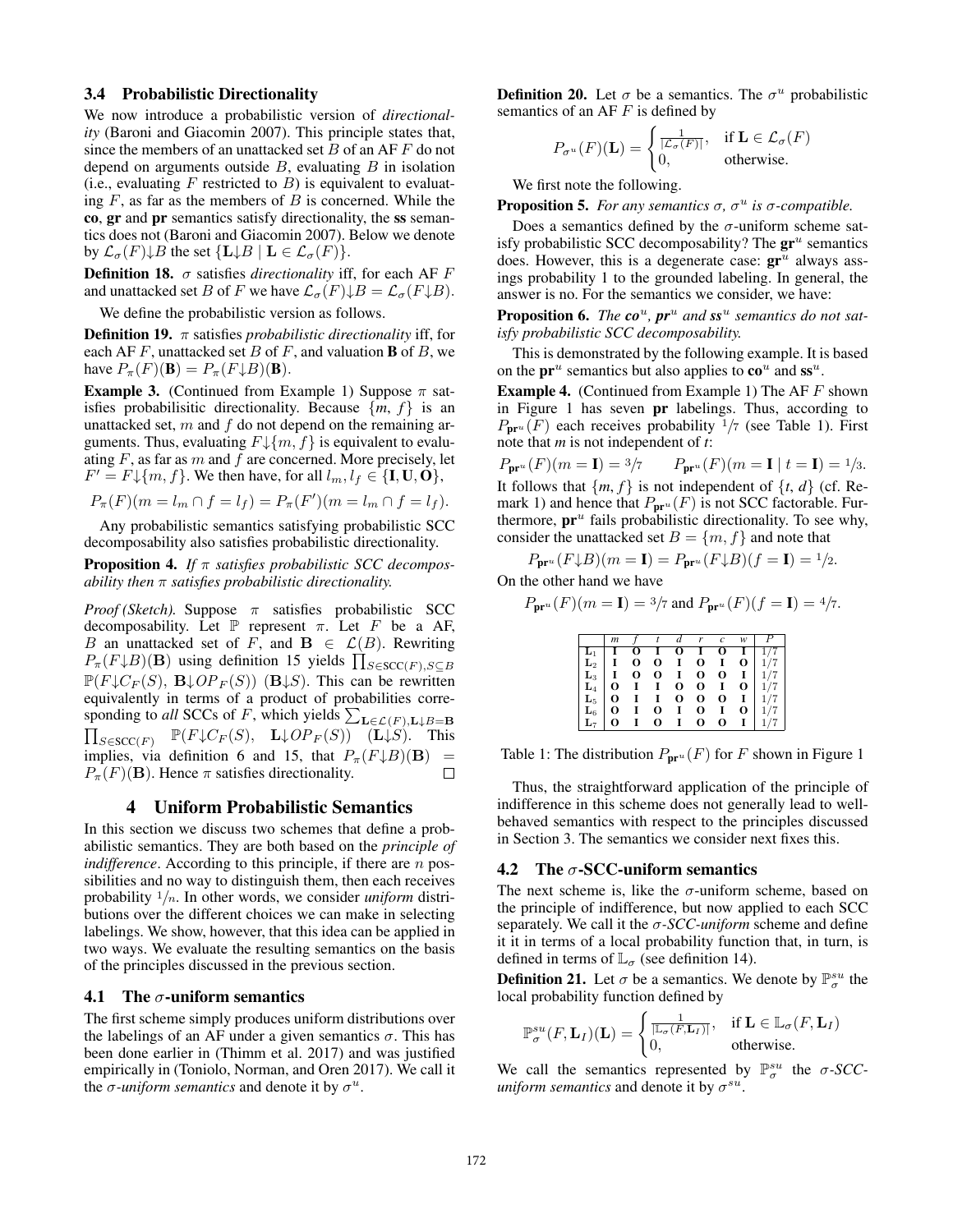Earlier we saw that, for any semantics  $\sigma$ ,  $\sigma^u$  is  $\sigma$ compatible. The same does not apply to  $\sigma^{su}$ . The following example demonstrates that  $ss^{su}$  is not ss-compatible.

**Example 5.** Define F by  $A_F = \{a, b, c\}$  and  $a \rightsquigarrow_F b$ ,  $b \rightsquigarrow_F a, b \rightsquigarrow_F c$ , and  $c \rightsquigarrow_F c$ . Define  $\mathbf{L} \in \mathcal{L}(F)$  by  $\mathbf{L}(a) = \mathbf{I}, \mathbf{L}(b) = \mathbf{O}$  and  $\mathbf{L}(c) = \mathbf{U}$ . While  $\mathbf{L} \notin \mathcal{L}_{ss}(F)$ , we do have  $P_{\mathbf{s} s^{su}}(F)(\mathbf{L}) = 1/2$ .

However, we do have that compatibility is guaranteed if we use an SCC decomposable semantics:

**Proposition 7.** If  $\sigma$  is SCC decomposable then  $\sigma^{su}$  is σ*-compatible.*

*Proof (Sketch).* Definitions 13 and 21 imply that, if  $\sigma$  is SCC decomposable, then we have  $\mathbf{L} \in \mathcal{L}_{\sigma}(F)$  iff for all  $S \in \text{SCC}(F)$ ,  $\mathbb{P}_{\sigma}^{su}(F \downarrow C_F(S), \mathbf{L} \downarrow OP_F(S)) > 0$ . Hence  $\mathbf{L} \in \mathcal{L}_{\sigma}(F)$  iff  $P_{\sigma}^{su}(F)(\mathbf{L}) > 0$ .

Unlike the  $\sigma$ -uniform scheme, any semantics defined by the  $\sigma$ -SCC-uniform scheme satisfies probabilistic SCC decomposability. This follows directly from how it is defined.

**Proposition 8.** For any semantics σ, σ<sup>su</sup> satisfies proba*bilistic SCC decomposability.*

The following example demonstrates how the  $pr^{su}$  semantics deals with our running example.

|                                                                                                                                      | m            | $\mathcal{F}$ | $\mathfrak{r}$ | $\boldsymbol{d}$ | $\mathbf{r}$ | $\mathfrak{c}$ | w | $\boldsymbol{P}$                                                                                                                                                                                                      |
|--------------------------------------------------------------------------------------------------------------------------------------|--------------|---------------|----------------|------------------|--------------|----------------|---|-----------------------------------------------------------------------------------------------------------------------------------------------------------------------------------------------------------------------|
|                                                                                                                                      |              | о             | $\mathbf{I}$   | 0                | $\bf{I}$     | 0              |   |                                                                                                                                                                                                                       |
| $\begin{array}{ c c } \hline \textbf{L}_1 & \textbf{I} \ \textbf{L}_2 & \textbf{I} \ \textbf{L}_3 & \textbf{I} \ \hline \end{array}$ |              | 0             | 0              | $\bf{I}$         | 0            | $\bf{I}$       |   | $\begin{array}{c c}\n\textbf{I} & 1/4 \\ \textbf{O} & 1/8 \\ \textbf{I} & 1/8 \\ \textbf{O} & 1/8 \\ \textbf{I} & 1/8 \\ \textbf{O} & 1/8 \\ \textbf{O} & 1/8 \\ \textbf{I} & 1/8 \\ \textbf{I} & 1/8 \\ \end{array}$ |
|                                                                                                                                      |              | $\bf{O}$      | 0              | $\bf{I}$         | 0            | 0              |   |                                                                                                                                                                                                                       |
| $\mathbf{L}_4$                                                                                                                       | $\mathbf{O}$ | $\mathbf{I}$  | $\bf{I}$       | O                | 0            | $\bf{I}$       |   |                                                                                                                                                                                                                       |
| $\mathbf{L}_5$                                                                                                                       | 0            | $\mathbf{I}$  | $\mathbf{I}$   | O                | 0            | 0              |   |                                                                                                                                                                                                                       |
| $\mathbf{L}_6$                                                                                                                       | 0            | $\mathbf{I}$  | 0              | $\mathbf{I}$     | 0            | $\mathbf{I}$   |   |                                                                                                                                                                                                                       |
|                                                                                                                                      | 0            |               | 0              | 1                | O            | 0              |   | 1/8                                                                                                                                                                                                                   |

Table 2: The distribution  $P_{\mathbf{pr}^{su}}(F)$  for F shown in Figure 1



Figure 2: An AF with local conditional probabilities

Example 6. (Continued from Example 1) Table 2 shows the distribution  $P_{\mathbf{pr}^{su}}(F)$ . To see how this distribution is determined, consider Figure 2. Here, each SCC S is annotated with a table showing, for all the relevant labelings  $L_I$  of the outparents of S, the distribution  $\mathbb{P}^{su}_{\text{pr}}(F\downarrow C_F(S), \mathbf{L}_I)$  over S. Columns containing labelings of the outparents of  $S$  (if any) are gray. We can use these tables to verify the probability of a labeling by multiplying entries according to Definition 15. For example  $P_{\bf pr}^{su}(\vec{F})(\vec{L}_1) = 1/2 \times 1/2 \times 1 \times 1 = 1/4$ .

Since  $pr^{su}$  satisfies probabilistic SCC decomposability it satisfies probabilistic directionality. Indeed, we now have

$$
P_{\mathbf{pr}^{su}}(F)(m=\mathbf{I})=P_{\mathbf{pr}^{su}}(F)(f=\mathbf{I})={}^{1/2}.
$$

It also follows that  $P_{\mathbf{pr}^{su}}(F)$  is SCC factorable. Indeed, m is now, unlike in Example 4, independent of *t*:

$$
P_{\mathbf{pr}^{su}}(F)(m = \mathbf{I}) = P_{\mathbf{pr}^{su}}(F)(m = \mathbf{I} \mid t = \mathbf{I}) = \frac{1}{2}.
$$

On the other hand *m* is *not* independent of *t* given *r*, since we have  $P_{\mathbf{pr}^{su}}(F)(m = \mathbf{I} \mid r = \mathbf{O}) = \frac{1}{3}$  and  $P_{\mathbf{pr}^{su}}(F)(m = \mathbf{i} | r = \mathbf{0} \cap t = \mathbf{I}) = 0.$  However in Example 1 we argued that this is to be expected.

In sum, the  $\sigma$ -SCC uniform scheme defines probabilistic semantics that are well-behaved with respect to the principles discussed in Section 3. However,  $\sigma^{su}$  is  $\sigma$ -compatible only if  $\sigma$  is SCC decomposable. In this sense, the  $\sigma$ -SCC uniform scheme cannot be combined with a non-SCC decomposable semantics like the ss semantics.

# 5 Parameterised Probabilistic Semantics

So far we only considered purely abstract AFs, where each argument is treated equally. We now consider semantics for AFs where each argument  $x$  is associated with a probability  $p(x)$ . This probability can be thought of as being associated with the event that  $x$  is a valid argument. A probabilistic semantics should, in this setting, take these probabilities into account. To motivate this, consider the following example.

**Example 7** (Alcohol and antibiotics). Let  $F$  be the AF shown in Figure 3. The scenario described here is similar to the one in Example 1, except that it only deals with choice between *m* and *f*, which affects *r*, which in turn affects *c* and *w*. Furthermore we believe that the agent might have taken antibiotics (a), implying that he cannot have alcohol and therefore does not drink red wine (a attacks *r*). However, we are uncertain about this;  $a$  is valid only with probability  $\frac{3}{4}$ . All the other arguments are valid with probability 1. In evaluating this AF, similar considerations apply as in Example 1. For example, learning that the agent chose *m* or *f* should not affect our belief about whether he took antibiotics:  $\{m, f\}$  is independent of a.



Figure 3: The alcohol and antibiotics example

The AF in Figure 3 is an example of what (Li, Oren, and Norman 2011) call a *probabilistic AF*. Formally, this is a pair  $(F, p)$  where F is an AF and p assigns to each  $x \in$  $A_F$  a probability. However, to obtain a compatible notion of probabilistic semantics, we model it differently. First of all, we take a *probability assignment* to be a function assigning a probability to each member of the universe of arguments.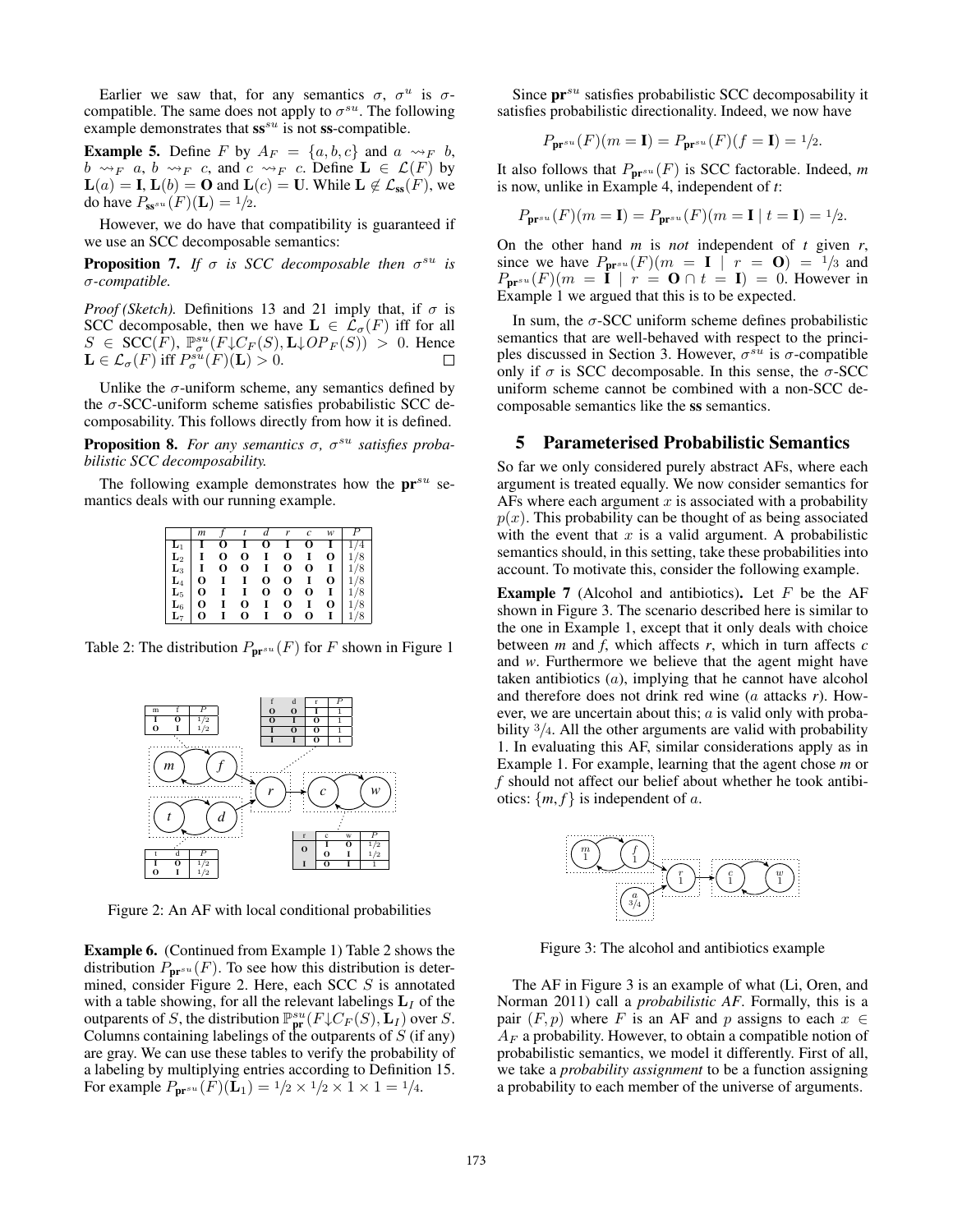Definition 22. A *probability assignment* (PA) is a function  $p : \mathcal{A} \rightarrow [0,1].$ 

Instead of pairing  $p$  with  $F$ , we use  $p$  as a parameter of a *parameterised* probabilistic semantics. Thus, a parameterised probabilistic semantics  $\pi^p$  (i.e.,  $\pi$  parameterised by p) is a probabilistic semantics in the sense of definition 9. This does introduce some redundancy, since  $p$  must assign probabilities to arguments that we may not be interested in. To solve this we assume that  $p(x) = 1$  whenever  $p(x)$  is not specified. If one insists on thinking in terms of probabilistic AFs, one can substitute  $P_{\pi^p}(F)$  with  $P_{\pi}((F, p))$  on the understanding that  $p(x)$  is specified for all  $x \in A_F$ .

#### **5.1** The  $\sigma$ -Constellations Semantics

We now describe a scheme for defining a parameterised probabilistic semantics that generalises the  $\sigma$ -uniform scheme. We call this the σ*-constellations* scheme. It is based on the *constellations* approach (Li, Oren, and Norman 2011; Hunter 2013). Here, the idea is that the probabilities of the arguments of an AF F induce a probability distribution over the subsets of  $A_F$ . In this context we refer to these subsets as *framework states*. Intuitively, a framework state B represents the situation that the members of  $B$  are valid and that the members of  $A_F \setminus B$  are not. Given a PA p, the distribution over the framework states of F (denoted by  $J_{(A_F,p)})$  is determined by assuming that events of different arguments being valid are independent:

$$
J_{(A,p)}(B) = \left(\prod_{x \in B} p(x)\right) \times \prod_{x \in A \setminus B} (1 - p(x)).
$$

Each framework state B of F gives rise to a sub-graph  $F \downarrow B$ and hence (given a semantics  $\sigma$ ) to the set  $\mathcal{L}_{\sigma}(F\downarrow B)$  of labelings. We assume that invalid arguments are labeled O, which leads to the following definition.

**Definition 23.** Let  $\sigma$  be a semantics, let F an AF and let  $B \subseteq A_F$ . The set of  $\sigma/B$  *labelings of* F is denoted by  $\mathcal{L}_{\sigma/B}(F)$  and consists of all  $\mathbf{L} \in \mathcal{L}(F)$  satisfying

$$
\mathbf{L} \downarrow B \in \mathcal{L}_{\sigma}(F \downarrow B) \text{ and } \forall x \in A_F \setminus B, \mathbf{L}(x) = \mathbf{0}.
$$

If we follow (Li, Oren, and Norman 2011) then the probability of a labeling  $L$  of F is the sum of the probabilities of all framework states that produce L:

$$
P(\mathbf{L}) = \sum_{B \subseteq A_F, \mathbf{L} \in \mathcal{L}_{\sigma/B}(F)} J_{(A_F, p)}(B).
$$

But if we use this formula, the probabilities of the labelings of  $F$  may sum up to more than 1, since the same labeling may be produced by more than one framework state. Instead, we uniformly distribute the probability of a framework state over the set of labelings it produces. Given a PA  $p$ , the  $\sigma$ constellations semantics (denoted  $\sigma_p^c$ ) is therefore defined as follows.

**Definition 24.** Let  $\sigma$  be a semantics and p a PA. The  $\sigma$ constellation semantics  $\sigma_p^c$  of an AF F is defined by

$$
P_{\sigma_p^c}(F)(\mathbf{L}) = \sum_{B \subseteq A_F, \mathbf{L} \in \mathcal{L}_{\sigma/B}(F)} \frac{J_{(A_F, p)}(B)}{|\mathcal{L}_{\sigma/B}(F)|}.
$$

The  $\sigma$ -constellation scheme generalises the  $\sigma$ -uniform scheme in the following sense.

**Proposition 9.** *If*  $\sigma$  *is a semantics,*  $F$  *an AF, and*  $p$  *a PA where, for all*  $x \in A_F$ ,  $p(x) = 1$ , then  $P_{\sigma_p^c}(F) = P_{\sigma^u}(F)$ .

*Proof (Sketch).* If for all 
$$
x \in A_F
$$
,  $p(x) = 1$  then  $J_{(A_F, p)}$   
(*B*) = 1 iff  $B = A_F$ . Hence  $P_{\sigma_p^c}(F) = P_{\sigma_u}(F)$ .

Obviously, if  $p$  assigns probability less than one to an argument, then  $\sigma_p^c$  may assign nonzero probability to a labeling that is not a  $\sigma$  labeling. In this case,  $\sigma_p^c$  is not  $\sigma$ compatible. What remains is to check whether a semantics defined by the  $\sigma$ -constellations scheme satisfies probabilistic SCC decomposability. For the grounded semantics it does:

**Proposition 10.** For each PA p,  $gr_p^c$  satisfies probabilistic *SCC decomposability.*

*Proof (Sketch).* Using the fact that the grounded semantics is SCC decomposable and that the grounded labeling is unique, we can show that, for all F,  $P_{gr_p^c}(F)$  equals  $P_{\mathbf{gr}^{cs}_{p}}(F)$  as defined in definition 26. Proposition 12 establishes that  $P_{\mathbf{gr}^{cs}_p}$  is probabilistically SCC decomposable.

However, propositions 6 and 9 imply that this does not hold in general. Here we demonstrate failure of probabilistic SCC decomposability under the  $\mathbf{pr}_p^c$  semantics.

|                | m |   | $\boldsymbol{a}$ | r | c | w |      |
|----------------|---|---|------------------|---|---|---|------|
| L1             |   | О | о                |   | О |   | '12  |
| $\mathbf{L}_2$ | О |   | О                | O |   | О | 1/12 |
| $\mathbf{L}_3$ | О |   | О                | 0 | О |   | 1/12 |
| $\mathbf{L}_4$ |   | О |                  | 0 | О |   | 3/16 |
| $\mathbf{L}_5$ |   | О |                  | 0 |   | О | 3/16 |
| $\mathbf{L}_6$ | О |   |                  | O | О |   | 3/16 |
| $\mathbf{L}_7$ | 0 |   |                  | 0 |   | O | 3/16 |

Table 3: The distribution  $P_{\text{pr}_p^c}(F)$  for F shown in Figure 3

**Example 8.** (Continued from Example 7) Let  $F$  be the AF shown in Figure 3. Let  $p$  be a PA that assigns probability  $\frac{3}{4}$  to a and probability 1 to all other arguments. The probability distribution  $P_{\mathbf{pr}_p^c}(F)$  is shown in Table 3. Explanation: the two framework states with nonzero probability are  $B_1 = \{m, f, r, c, w\}$  and  $B_2 = \{m, f, r, c, w, a\}$ with  $J_{(A_F, p)}(B_1) = 1/4$  and  $J_{(A_F, p)}(B_2) = 3/4$ . We have  $\mathcal{L}_{\text{pr}/B_1}(F) = \{L_1, L_2, L_3\}$  and  $\mathcal{L}_{\text{pr}/B_2}(F) =$  $\{L_4, L_5, L_6, L_7\}$ . Thus we distribute  $\frac{1}{4}$  uniformly over  $L_1, L_2$  and  $L_3$  and  $\frac{3}{4}$  uniformly over  $L_4, L_5, L_6$  and  $L_7$ .

Note that *m* is not independent of *a*:

$$
P_{\mathbf{pr}_p^c}(F)(m = \mathbf{I}) = \frac{11}{24}
$$
  $P_{\mathbf{pr}_p^c}(F)(m = \mathbf{I} \mid a = \mathbf{O}) = \frac{1}{3}$ .

This is a violation of SCC factorability. Therefore  $\mathbf{pr}_p^c$  does not satisfy probabilistic SCC decomposability.

#### 5.2 The  $\sigma$ -SCC-Constellations Semantics

We now consider a scheme that adapts the  $\sigma$ -constellations scheme similarly to how the  $\sigma$ -SCC-uniform scheme adapts the  $\sigma$ -uniform scheme. Like the  $\sigma$ -constellations scheme, it is based on the constellations approach, but now applied to each SCC separately. We first define the following function,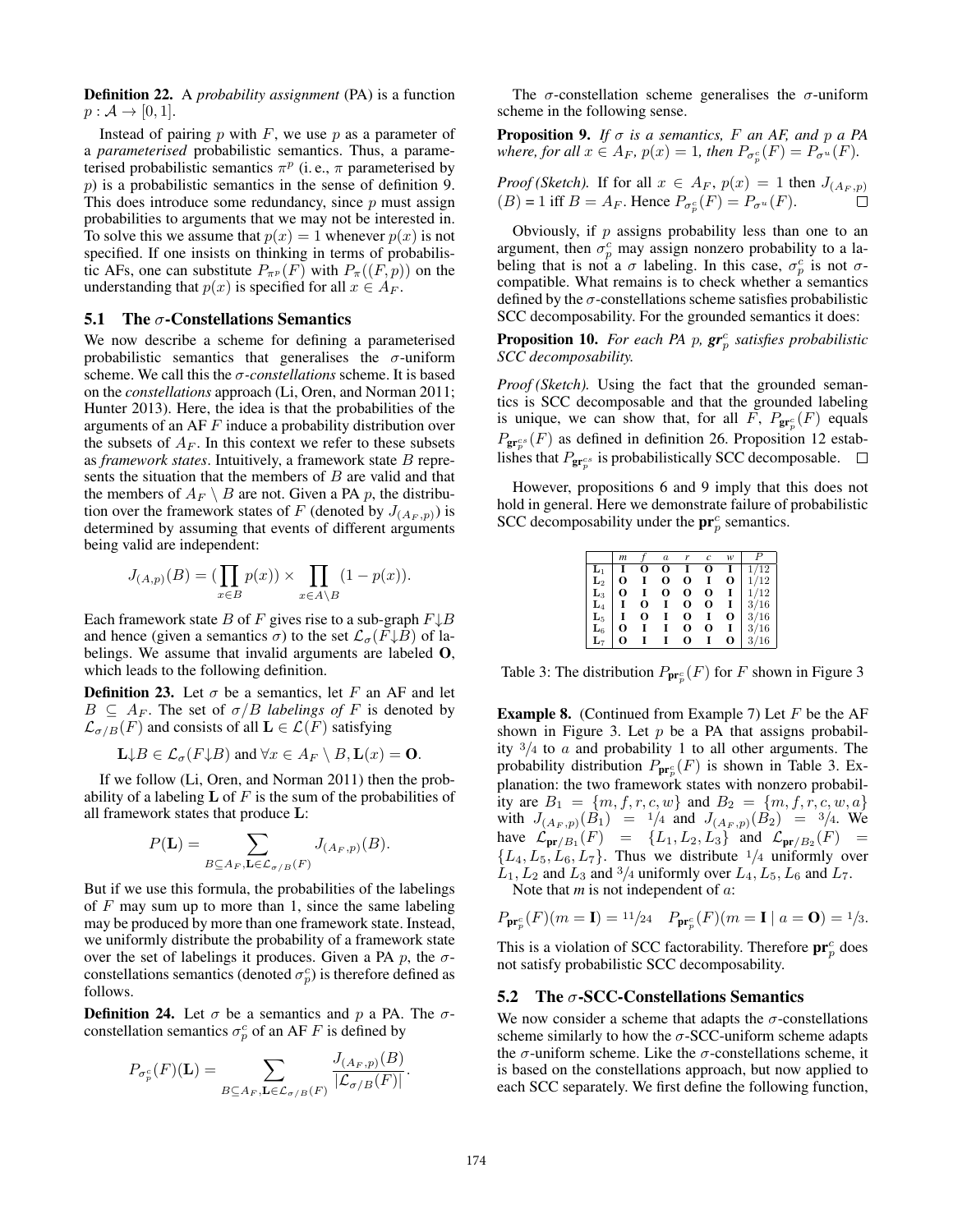which we use to determine the labelings of an SCC given a valuation of its outparents and a "local framework state".

**Definition 25.** Given a semantics  $\sigma$  we denote by  $\mathbb{C}_{\sigma}$  the function that assigns, to each AF  $F$ , unattacked set  $I$  of  $F$ , labeling  $\mathbf{L}_I \in \mathcal{L}(I)$  and set  $B \subseteq A_F \setminus I$ , a set  $\mathbb{C}_{\sigma}(F, \mathbf{L}_I, B)$ containing all  $\mathbf{L} \in \mathcal{L}(A_F \setminus I)$  such that  $\mathbf{L} \downarrow B \in \mathbb{L}_{\sigma}(F \downarrow B \cup I)$  $I, L_I$ ) and  $\forall x \in A_F \setminus (B \cup I), L(x) = 0$ .

We define the  $\sigma$ -SCC-constellations semantics in terms of a local probability function parameterised by a PA p. Note the similarity with Definition 24.

**Definition 26.** Let  $\sigma$  be a semantics and p a PA. We define the local probability function  $\mathbb{P}_{(\sigma,p)}^{cs}$  by

$$
\mathbb{P}_{(\sigma,p)}^{cs}(F,\mathbf{L}_I)(\mathbf{L})=\sum_{\substack{B\subseteq A_F\setminus I,\\ \mathbf{L}\in\mathbb{C}_{\sigma}(F,\mathbf{L}_I,B)}}\frac{J_{(A_F\setminus I,p)}(B)}{|\mathbb{C}_{\sigma}(F,\mathbf{L}_I,B)|}.
$$

We call the semantics represented by  $\mathbb{P}_{(\sigma,p)}^{cs}$  the  $\sigma$ -*SCCconstellations semantics* and denote it by  $\sigma_p^{c\hat{s}}$ .

The  $\sigma$ -SCC-constellation semantics generalises the  $\sigma$ -SCC-uniform semantics in the following sense.

**Proposition 11.** *If*  $\sigma$  *is a semantics, F an AF, and*  $p$  *a PA* where, for all  $x \in A_F$ ,  $p(x) = 1$ , then  $P_{\sigma_p^{cs}}(F) = P_{\sigma^{su}}(F)$ .

*Proof (Sketch).* If for all  $x \in A_F$ ,  $p(x) = 1$  then  $J_{(A_F, p)}$  $(B) = 1$  iff  $B = A_F$ . Hence  $\mathbb{P}^{cs}_{(\sigma,p)}(F) = \mathbb{P}^{su}_{\sigma}(F)$ .

Since  $\sigma_p^{cs}$  is represented by  $\mathbb{P}_{(\sigma,p)}^{cs}$ , we have:

**Proposition 12.** For any semantics  $\sigma$  and PA  $p$ ,  $\sigma_p^{cs}$  satisfies *probabilistic SCC decomposability.*

The following example shows how this approach deals with our running example.

|                | m |   | $\overline{a}$ |   |   | w        |      |
|----------------|---|---|----------------|---|---|----------|------|
| L۱             |   |   |                |   |   |          | 8    |
| $\mathbf{L}_2$ | О |   | о              | о |   | O        | 1/16 |
| $\mathbf{L}_3$ | О |   | о              | о | о |          | 1/16 |
| $\mathbf{L}_4$ |   | о |                | о | 0 |          | 3/16 |
| $\mathbf{L}_5$ |   | О |                | O |   | о        | 3/16 |
| $\mathbf{L}_6$ | о |   |                | о | о |          | 3/16 |
| $\mathbf{L}_7$ | o |   |                | 0 |   | $\Omega$ | 16   |

Table 4: The distribution  $P_{\mathbf{pr}_p^{cs}}(F)$  for F shown in Figure 3



Figure 4: Local conditional probabilities for Example 9

Example 9. (Continued from Example 8) The probability distribution  $P_{\mathbf{pr}_p^{cs}}(F)$  is shown in Table 4. Figure 4 shows, for each SCC  $S$  of  $F$  and all the relevant input labelings  $L_I$  of  $S$ , a table depicting the probability distribution  $\mathbb{P}_{(\textbf{pr},p)}^{cs}(\overline{F} \downarrow \overline{C_F}(S), \mathbf{L}_I)$ . Like in Example 6, we can use these tables to verify the probabilities shown in Table 4 by multiplying entries according to Definition 15.

Since  $pr_p^{cs}$  satisfies probabilistic SCC decomposability it also satisfies probabilistic directionality. Thus, we now have

$$
P_{\mathbf{pr}_p^{cs}}(F)(m=1) = P_{\mathbf{pr}_p^{cs}}(F)(f=1) = \frac{1}{2}.
$$

Furthermore,  $P_{\mathbf{pr}_p^{cs}}(F)$  is SCC factorable, implying that  ${c, a}$  is independent of a. Indeed we have, for example

$$
P_{\mathbf{pr}_p^{cs}}(F)(m=\mathbf{I} \mid a=\mathbf{O}) = P_{\mathbf{pr}_p^{cs}}(F)(m=\mathbf{I}) = \frac{1}{2}.
$$

Thus, unlike the  $\sigma$ -uniform scheme, the  $\sigma$ -SCC uniform defines parameterised probabilistic semantics that are wellbehaved with respect to the principles discussed in Section 3.

# 6 Discussion and Related Work

In this section we discuss a number of open questions, possible directions for future work, and connections with related approaches in the literature.

### 6.1 Bayesian Networks

In Section 3.3 we mentioned that the notion of SCC factorisation connects our approach to the theory of Bayesian networks. Let us first recall the definition. A Bayesian network over a set  $X$  of variables is a directed acyclic graph  $G = (\mathcal{X}, \rightarrow)$  (Koller and Friedman 2009). A probability distribution over  $X$  is *factorable* with respect to a  $G$  if  $P$  can be decomposed into the product of conditional probabilities corresponding to each variable given its parents:

Definition 27. Let X be a set of variables. A *Bayesian network* over X is a directed acyclic graph  $G = (\mathcal{X}, \rightarrow)$ . A probability distribution P over the set  $\Omega$  determined by X is *factorable* with respect to G iff for all  $V \in \Omega$ ,

$$
P(\mathbf{V}) = \prod_{x \in \mathcal{X}} P(x = \mathbf{V}(x) | \mathbf{V} \downarrow Pa_G(x)) \tag{2}
$$

where  $Pa<sub>G</sub>(x)$  denotes the parents of x in G.

A crucial difference between AFs and Bayesian networks is that AFs may contain cycles. However, if we consider acyclic AFs, the two notions of factorability coincide. In this sense factorability is a special case of SCC factorability.

Proposition 13. *If* F *is acyclic then a distribution* P *over*  $\mathcal{L}(F)$  *is SCC-factorable w.r.t.* F *iff it is factorable w.r.t.* F.

Moreover, if  $F$  is acyclic, Proposition 2 implies that  $F$ gets interpreted as a Bayesian network: each argument is independent of its nondescendants given its parents.

Finally, a probabilistically SCC decomposable semantics describes the evaluation of an AF similarly to how a Bayesian network plus a set of conditional probability tables (CPTs) describe a distribution. This can be seen in Figures 2 and 4, which include tables playing the role of the CPTs, but defined over sets of variables rather than single variables.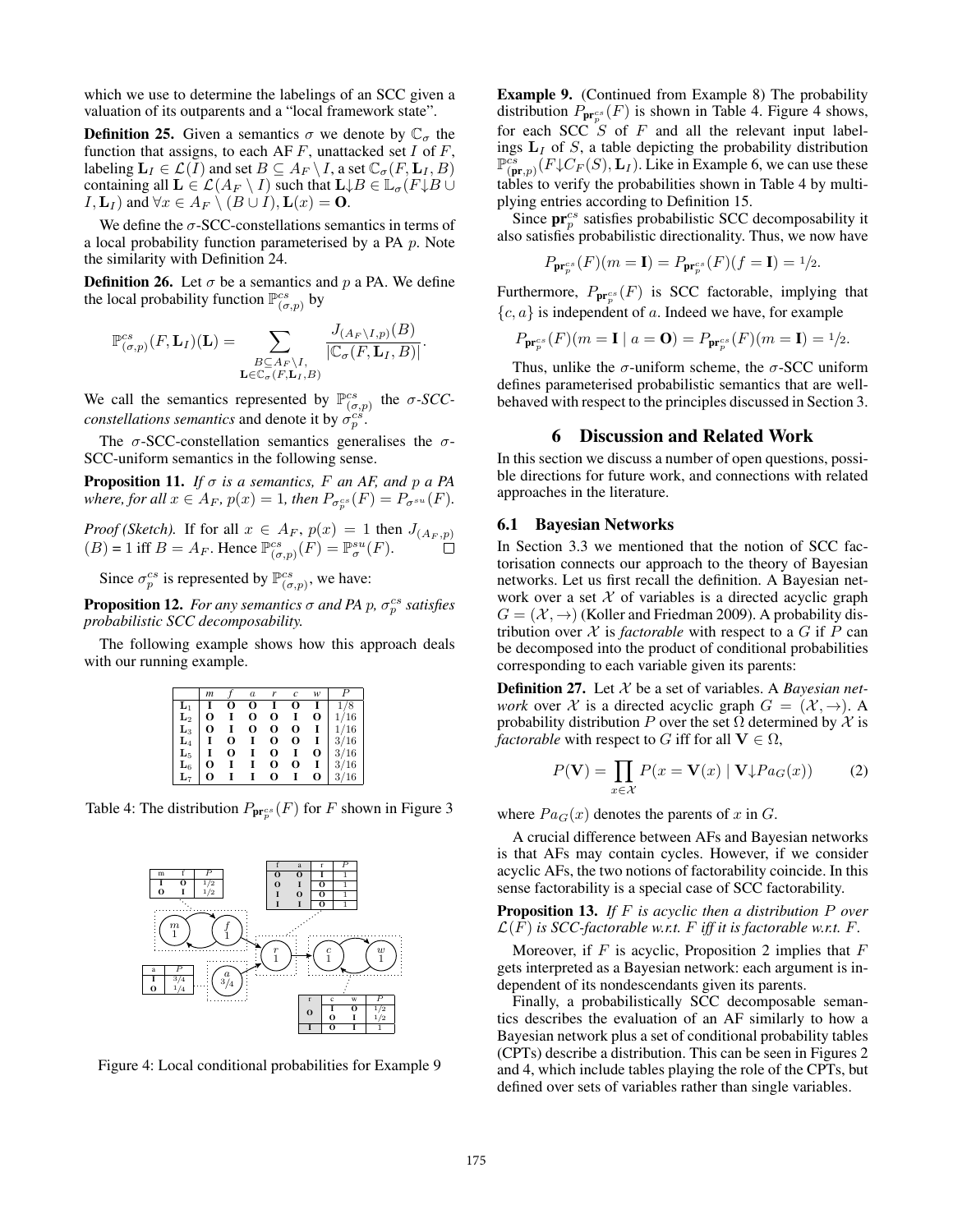We believe that abstract argumentation theory can profit from the extensive theory of Bayesian networks. The insights obtained here establish a connection between the two formalisms on a formal level and can be understood as laying the foundations for future investigations in this direction. One example is to look at hybrid approaches, based on graphs that combine arguments and attacks (an "AF part") as well as random variables whose relation is described using CPTs (a "BN part"). This is an example of *fibring* as considered in (Gabbay 2009).

Other work combining argumentation with Bayesian networks includes approaches to do argumentation *based on* Bayesian networks (Timmer et al. 2017; Vreeswijk 2004) or fusing Bayesian networks using argumentation (Nielsen and Parsons 2007). All this is quite different from what we do. An exception is (Gabbay and Rodrigues 2016), which deals with translating Bayesian nets into a kind of numerical AFs, but leaves handling of cycles to future work. A qualitative version of SCC factorability called *SCC stratification* was considered before in (Rienstra and Thimm 2018) in the context of ranking-based semantics for argumentation.

### 6.2 Decomposition based on SCC Recursiveness

Suppose we extend our earlier example as shown in Figure 5. We now have two SCCs. Hence, SCC factorability no longer implies independence between the SCCs of the original AF. However, these independencies arguably should still hold, because the argument y, which is responsible for making the original SCCs interdependent, is "neutralised" by  $x$ .



Figure 5: An AF consisting of two SCCs

We can deal with this example using the *SCC recursive* scheme (Baroni, Giacomin, and Guida 2005). This means that we first evaluate the SCC  $\{x\}$  and assign to x the label I. Then we remove any argument attacked by arguments previously labeled I. Thus, we remove  $y$ , thereby eliminating the dependencies introduced by  $y$ , ending up again with the original SCCs  $\{m, f\}$ ,  $\{t, d\}$ ,  $\{r\}$  and  $\{c, w\}$ , In future work we plan to address the question of how the SCC recursive scheme can be applied in a probabilistic setting.

### 6.3 Properties Based on Marginal Probabilities

Various rationality postulates for the epistemic approach were discussed in (Hunter and Thimm 2017). These postulates also apply to the our setting but deal purely with *marginal* probabilities of arguments. In our setting, the marginal probability of an argument  $x$  is simply the probability of  $x = I$ . Consistent with their notation we write, given an argument x and distribution  $P$ ,  $P(x)$  as shorthand for  $P(x = I)$ . We consider only the most basic postulates considered in (Hunter and Thimm 2017). Let  $F$  be an AF and let P be a probability distribution over  $\mathcal{L}(F)$ . Then:

- **FOU** P is *founded* wrt. F if  $P(x) = 1$  for every  $x \in A_F$ s.t. there is no  $y \in A_F$  s.t.  $y \rightsquigarrow_F x$ .
- **RAT** P is *rational* wrt. F if for every  $x, y \in A_F$ , if  $x \rightarrow_F y$ then  $P(x) > 0.5$  implies  $P(y) \le 0.5$ .
- **COH** P is *coherent* wrt. F if for every  $x, y \in A_F$ , if  $x \rightarrow F$ y then  $P(x) \leq 1 - P(y)$ .

The intuition behind these properties is as follows. FOU: if  $x$  is not attacked, then  $x$  is believed without doubt (i.e.  $P(x) = 1$ ). RAT: if x attacks y, and x is somewhat believed (i.e.  $P(x) > 0.5$ ), then y is somewhat not believed (i.e.  $P(y) \le 0.5$ . COH: if x attacks y, then the degree to which x is believed caps the degree to which  $y$  can be believed.

These postulates were already shown to hold for uniform distributions over labelings in (Thimm et al. 2017). These results carry over to the  $\sigma$ -uniform semantics:

**Proposition 14.** *Let* F *be an AF. If*  $\sigma \in \{gr, co, pr, ss\}$  *then*  $P_{\sigma^u}(F)$  *is founded, rational, and coherent.* 

We now turn to the  $\sigma$ -SCC-uniform semantics. For that, we actually get the same result as above.

**Proposition 15.** *Let F be an AF. If*  $\sigma \in \{gr, co, pr, ss\}$  *then*  $P_{\sigma^{su}}(F)$  *is founded, rational, and coherent.* 

Thus, our approach satisfies at least some basic postulates from the epistemic approach. Additional postulates from this approach will be considered in future work.

### 6.4 Further Semantics and Principles

While in this paper we focus on the complete, grounded, preferred and semi-stable semantics, our approach does not depend on this restriction. What matters in our approach is whether a semantics is SCC decomposable or not. Apart from SCC decomposability, many other principles for semantics of abstract AFs have been studied (van der Torre and Vesic 2017). What these principles mean in a probabilistic setting is a topic for future work. Finally, we have considered only universally-defined semantics, ruling out the stable semantics. This restriction can be lifted if we require that a principle is valid only for AFs admitting at least one labeling, as done in (Baroni, Dunne, and Giacomin 2011).

### 7 Conclusion

We formalised the requirement that the probabilistic evaluation of an AF should comply with probabilistic independence relationships implied by the topology of the AF. Our formalisation is based on probabilistic analogues of the SCC decomposability and directionality principles known from abstract argumentation. Probabilistic SCC decomposability can be used to determine whether a given probabilistic semantics is well-behaved but can also be used to define a (well-behaved) probabilistic semantics. A related principle called SCC factorability furthermore provides new insights into the relationship between abstract argumentation and the theory of Bayesian networks. We believe that these insights can guide future investigations into the connection between these formalisms.

Acknowledgements This work was partially supported by the Deutsche Forschungsgemeinschaft (grant KE 1686/3-1).